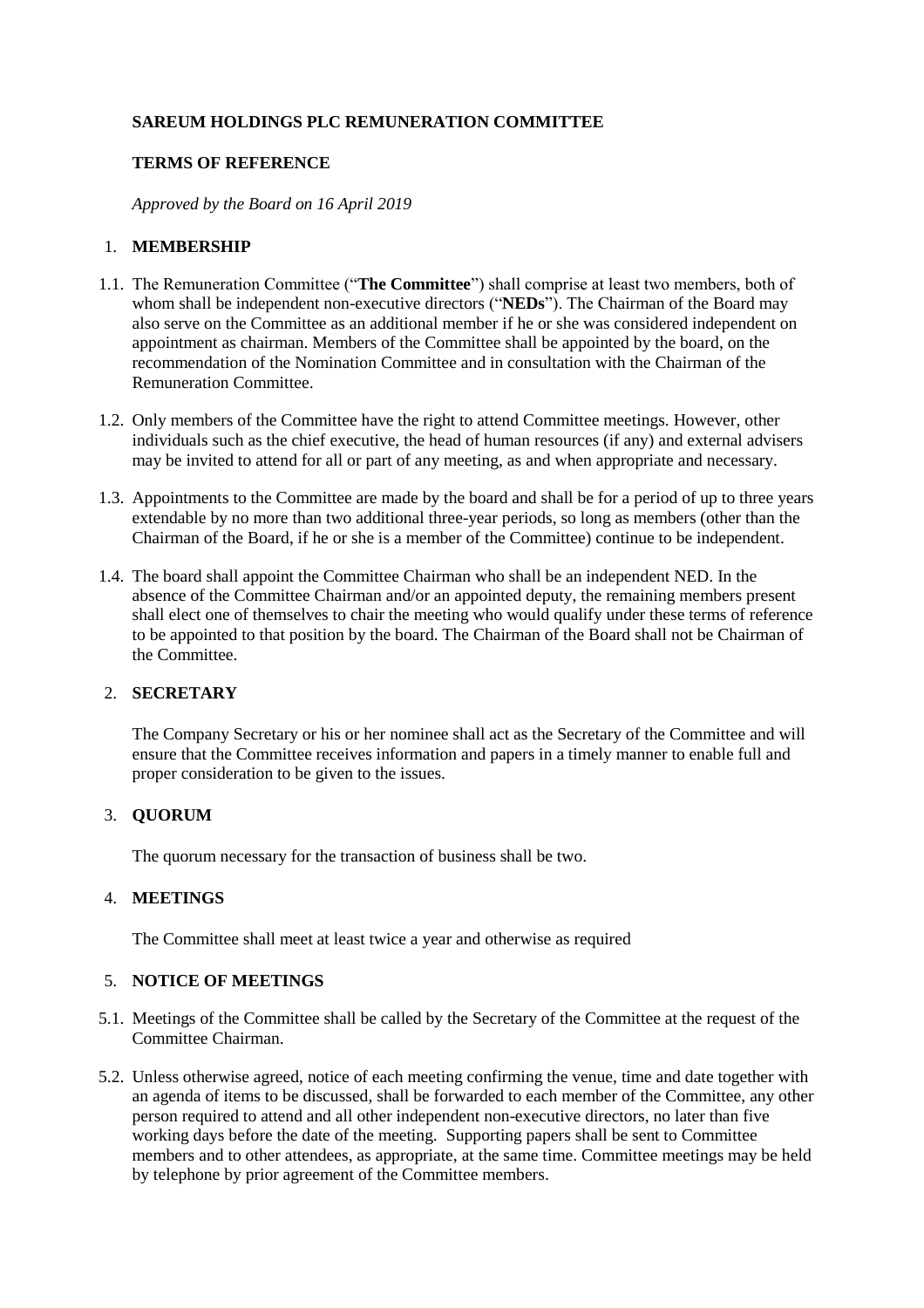## 6. **MINUTES OF MEETINGS**

- 6.1. The Secretary shall minute the proceedings and resolutions of all Committee meetings, including the names of those present and in attendance.
- 6.2. Draft minutes of Committee meetings shall be circulated promptly to all members of the Committee. Once approved, minutes should be circulated to all other members of the board unless in the opinion of the Committee Chairman it would be inappropriate to do so.

# 7. **ANNUAL GENERAL MEETINGS**

The Committee Chairman should attend the annual general meeting to answer any shareholder questions on the Committee's activities.

# 8. **DUTIES**

The Committee should carry out the duties detailed below for the parent company, major subsidiary undertakings and the group as a whole, as appropriate.

The Committee shall:

- 8.1. Have responsibility for setting the remuneration policy for all executive directors and the Company's Chairman, including pension rights and any compensation payments. The board itself or, where required by the Articles of Association, the shareholders should determine the remuneration of the NEDs within the limits set in the Articles of Association. No director shall be involved in any decisions as to their own remuneration.
- 8.2. Recommend and monitor the level and structure of remuneration for the Executive Directors.
- 8.3. In determining such policy, take into account all factors which it deems necessary including relevant legal and regulatory requirements, the provisions and recommendations of the Code (as the board considers appropriate for the stage of development of the Group) and associated guidance. The objective of such policy shall be to attract, retain and motivate executive management of the quality required to run the company successfully without paying more than is necessary, having regard to views of shareholders and other stakeholders. The remuneration policy should have regard to the risk appetite of the company and alignment to the company's long-term strategic goals. A significant proportion of remuneration should be structured so as to link rewards to corporate and individual performance and designed to promote the long-term success of the company.
- 8.4. When setting remuneration policy for Directors, review and have regard to pay and employment conditions across the company or group, especially when determining annual salary increases.
- 8.5. Review the on-going appropriateness and relevance of the remuneration policy.
- 8.6. Within the terms of the agreed policy and in consultation with the Chairman and/or Chief Executive, as appropriate, determine the total individual remuneration package of each executive director, including bonuses, incentive payments and share options or other share awards.
- 8.7. Obtain reliable, up-to-date information about remuneration in other companies in relevant sectors and of comparable scale and complexity. To help it fulfil its obligations the Committee shall have full authority to appoint remuneration consultants and to commission or purchase any reports, surveys or information which it deems necessary at the expense of the company but within any budgetary restraints imposed by the board.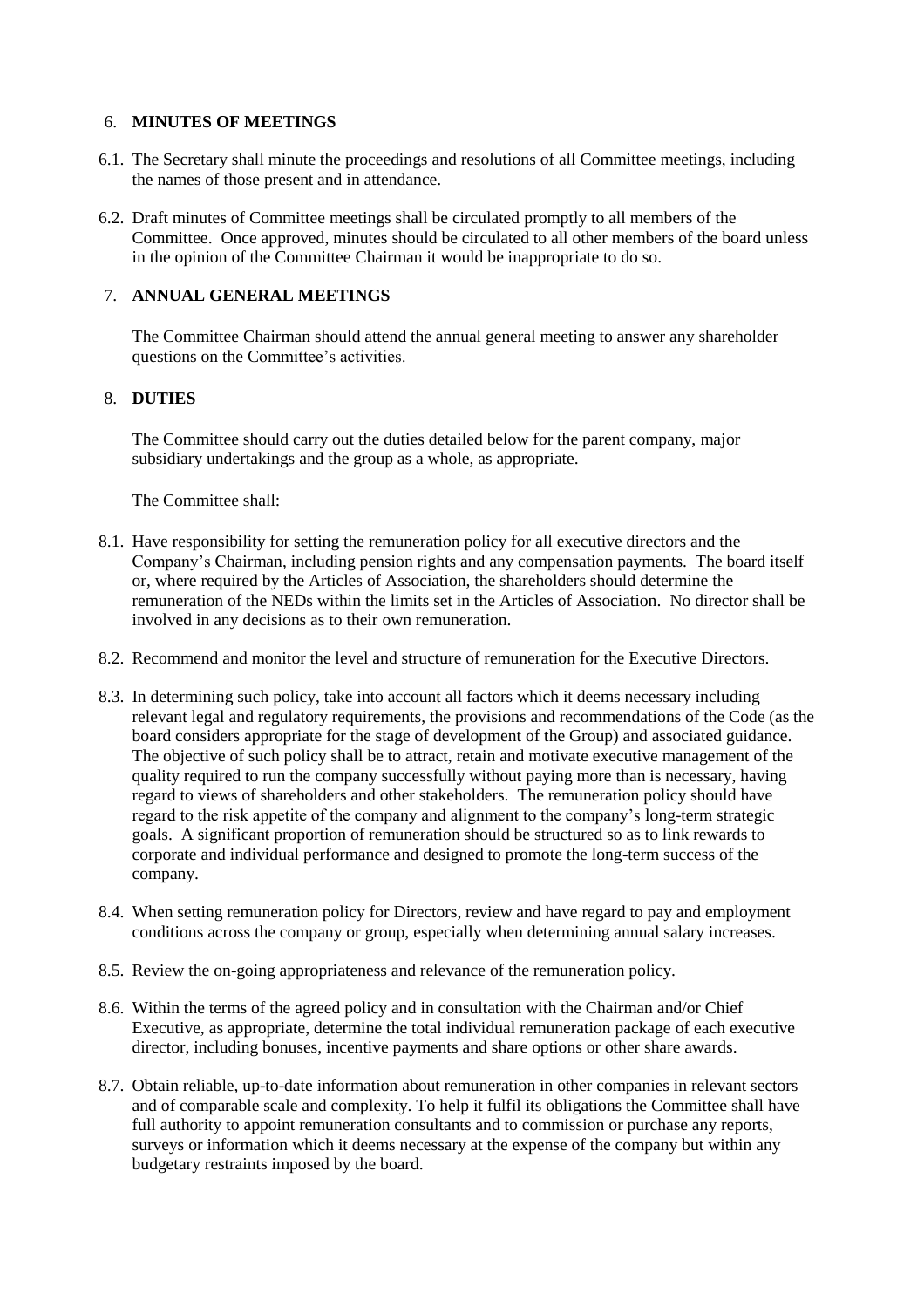- 8.8. Be exclusively responsible for establishing the selection criteria, selecting, appointing and setting the terms of reference for any remuneration consultants who advise the Committee.
- 8.9. Approve the design of, and determine targets for, any performance-related pay schemes operated by the Company and approve the total annual payments made under such schemes.
- 8.10. Review the design of all share incentive plans for approval by the board and shareholders if deemed appropriate for the stage of development of the Group. For any such plans, determine each year whether awards will be made, and if so, the overall amount of such awards, the individual awards to executive directors and the performance targets to be used.
- 8.11. Determine the policy for, and scope of, pension arrangements for each Executive Director.
- 8.12. Ensure that contractual terms on termination, and any payments made, are fair to the individual, and the company, that failure is not rewarded and that the duty to mitigate loss is fully recognised.
- 8.13. Oversee any major changes in employee benefits structures throughout the company or group.
- 8.14. Agree the policy for authorising claims for expenses from the directors.
- 8.15. Work and liaise as necessary with all other board committees.

## 9. **REPORTING RESPONSIBILITIES**

- 9.1. The Committee Chairman shall report to the Board on its proceedings after each meeting on all matters within its duties and responsibilities.
- 9.2. The Committee shall make whatever recommendations to the board it deems appropriate on any area within its remit where action or improvement is needed.
- 9.3. Through the Chairman of the Board or the Chairman of the Remuneration Committee as appropriate, ensure that the company maintains contact as required with its principal shareholders about remuneration.

### 10. **OTHER MATTERS**

The Committee shall:

- 10.1. Have access to sufficient resources in order to carry out its duties, including access to the company secretariat for assistance as required.
- 10.2. Be provided with appropriate and timely training, both in the form of an induction programme for new members and on an on-going basis for all members.
- 10.3. Give due consideration to laws, regulations and any published guidelines or recommendations regarding the remuneration of directors of listed/non listed companies and formation and operation of share schemes including but not limited to the provisions of the QCA Code (or any other governance Code which the Board should subsequently adopt), the requirements of the AIM Rules for Companies and Disclosure and Transparency Rules (as applicable to AIM companies) as well as guidelines published by the Investment Association and the Pension and Lifetime Savings Association and any other applicable rules, as appropriate.